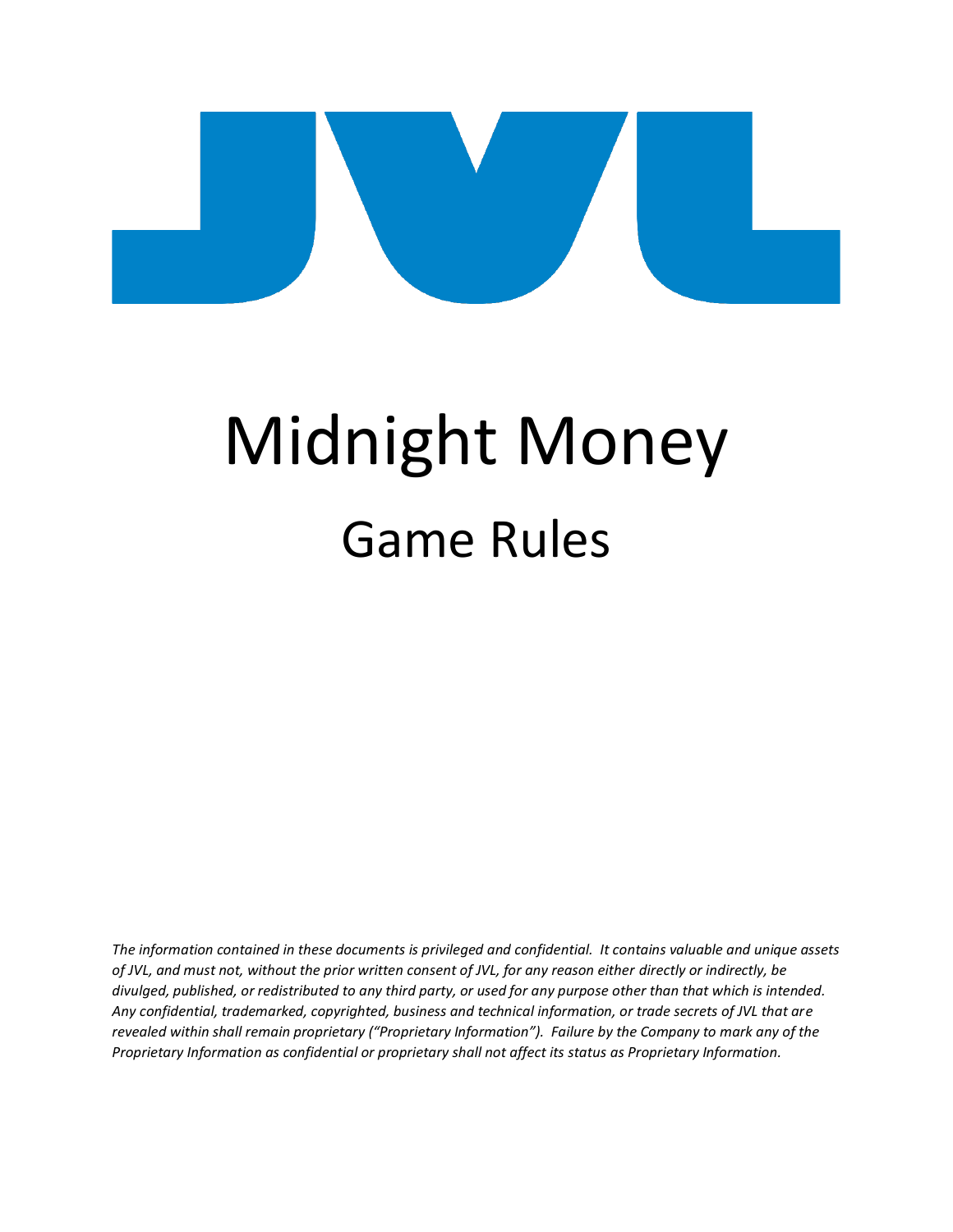## Version history

| Version           | ate     |            |                 |
|-------------------|---------|------------|-----------------|
| $\vert 0.1 \vert$ | 6/09/21 | <b>DBS</b> | Initial version |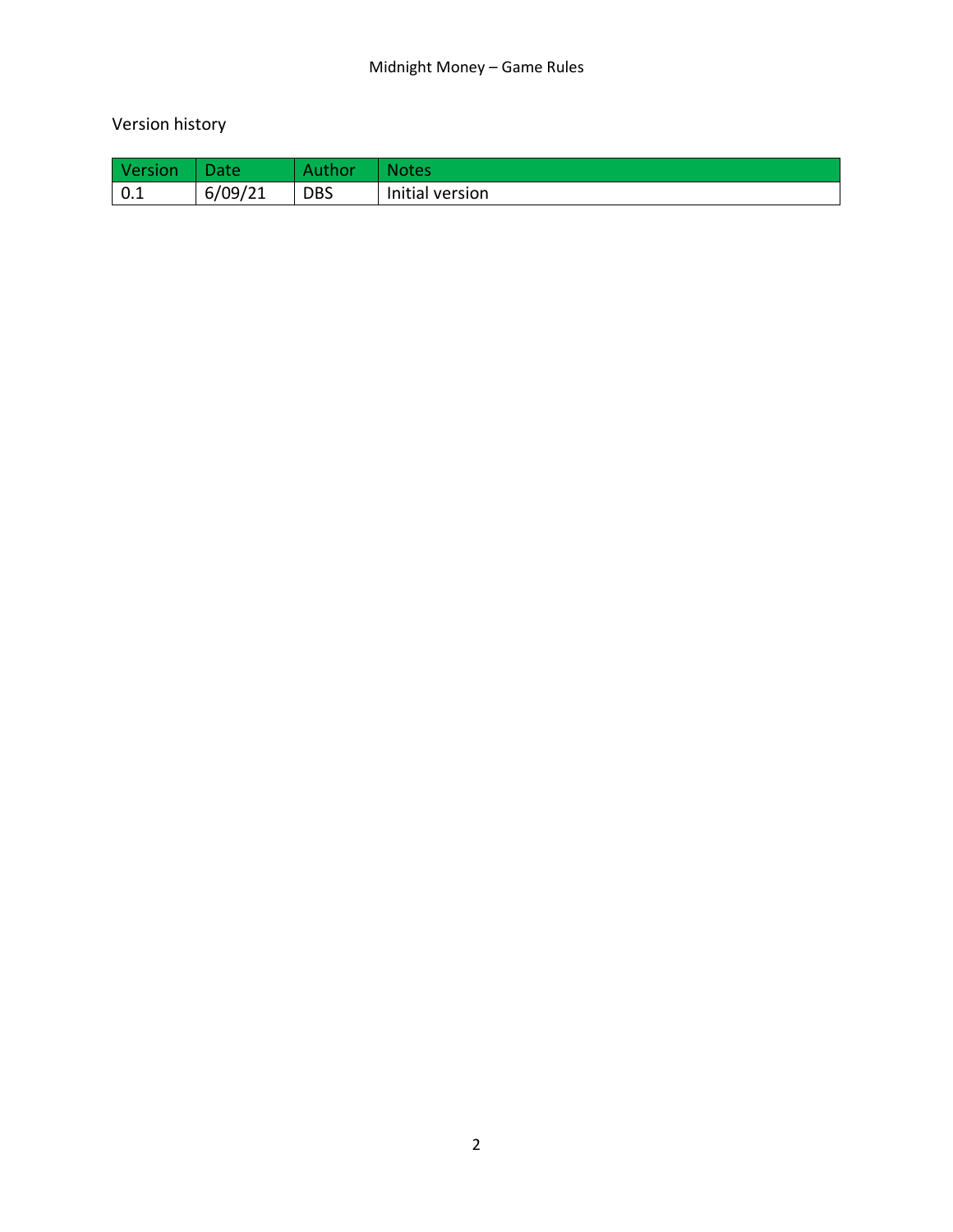**Midnight Money** is a 5x3 slot with 30 fixed paylines, featuring symbol stacks and a free spins feature with a Quick Finish bonus that offers a cash award in lieu of free spins.

Return to Player (RTP): **96.03%**

#### GAME RULES

- Bet is set using the TOTAL BET selector.
- AUTOPLAY automatically plays the game for the selected number of rounds.
- There are 11 reel sets used during base games, each having stacks of adjacent like symbols on their respective reels. Each set has a unique stacked symbol:
	- o DOLLAR SIGN, MOONSCAPE, COYOTE, FOX, MOONFLOWER, ACE, KING, QUEEN, JACK, TEN, NINE
- Prior to each base game, one reel set is randomly selected to be used for that game.
- Bet Level is the Total Bet value divided by 30.
- Line wins are multiplied by the current Bet Level of the winning game.
- All line wins are left to right on adjacent reels, starting with the leftmost reel.
- Only highest win paid per line played.
- Only one win paid per line played.

#### WII D

- LOGO substitutes for all symbols to make a winning combination, including DOLLAR SIGN.
- LOGO appears on reels 2, 3, 4, and 5 only.

### GAME FEATURES

Free Spin Bonus

- 3, 4, or 5 DOLLAR SIGN on an active payline award 8, 10, or 15 free spins, respectively.
- All wins during free spins are 2x base game pays.
- Additional free spins can be won during free spins.
- Free spins are played at the same bet level as the triggering base game.
- During free spins, reel sets are selected using the same rules as for base games.

Quick Finish Bonus

- If 20 or more free spins are awarded from any paid base game, the player is offered the Quick Finish Bonus with 2 options: Free Spins and Mystery Cash. Touch a flag to make a selection.
- Touch Free Spins to initiate free spins with the number of free spins remaining equal to the number shown in the Free Spins meter.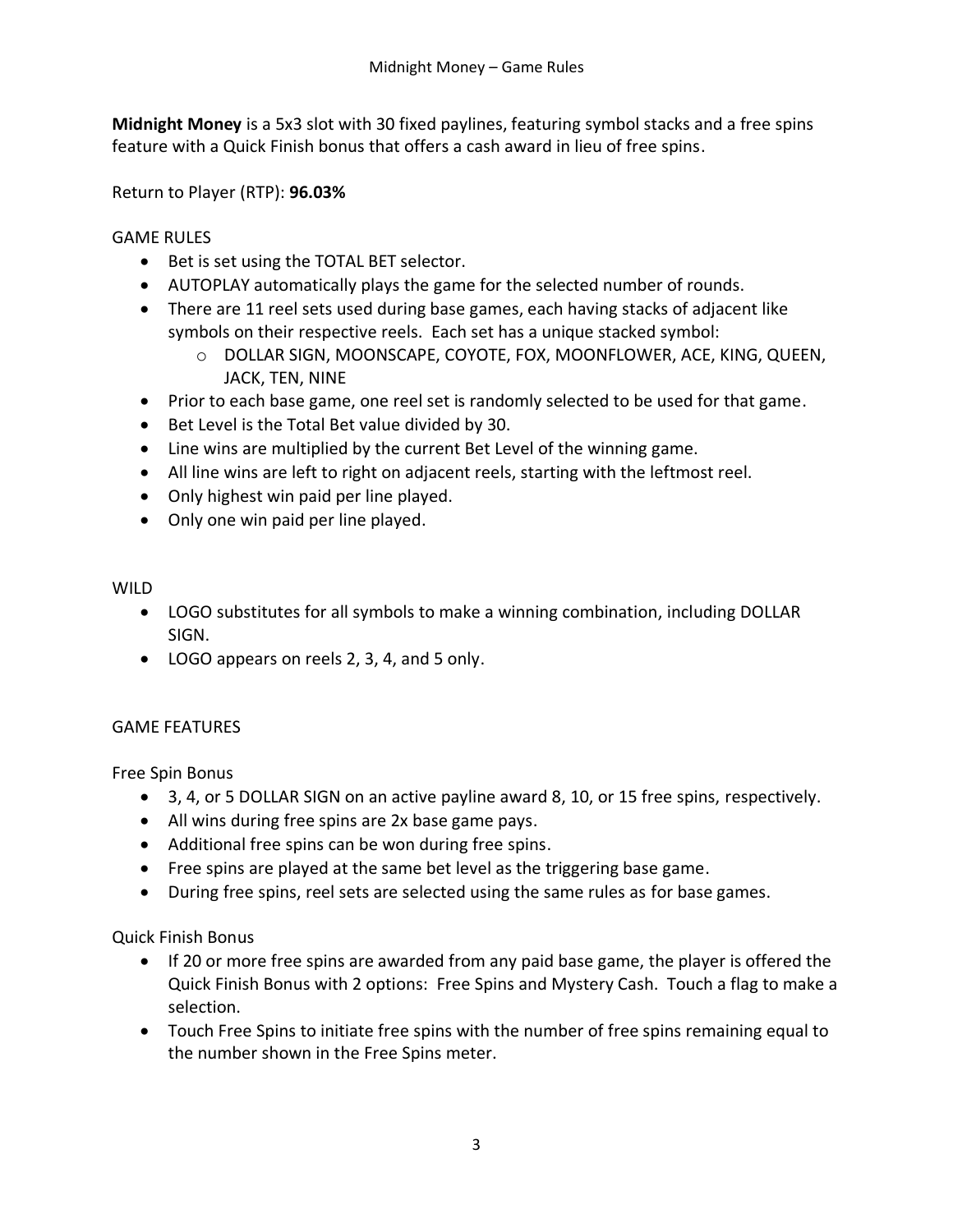- Touch Mystery Cash to receive a random award within the range shown in the Mystery Cash meter, forfeit remaining free spins shown in the Free Spins meter, and end the free spin bonus.
- At any time during free spins, if 20 or more free spins remain, player may touch the Quick Finish FLAG icon above the reels to invoke the Quick Finish Bonus.
- Touch Free Spins to continue playing free spins with the number of free spins remaining equal to the number shown in the Free Spins meter.
- Touch Mystery Cash to receive a random award within the range shown in the Mystery Cash meter, forfeit remaining free spins shown in the Free Spins meter, and end the free spin bonus.
- Mystery Cash is paid in addition to any accrued free spin bonus wins.
- Quick Finish Bonus cannot be invoked if fewer than 20 free spins remain.
- Free Spin Bonus ends when no free spins remain or when Mystery Cash have been awarded.
- Mystery Cash award is subject to the maximum win limit, if applicable.

|    | <b>SPIN BUTTON</b>                                                                                  |
|----|-----------------------------------------------------------------------------------------------------|
|    | Click to start a game round at the current bet<br>value.                                            |
|    | SPIN BUTTON (DURING SPIN)                                                                           |
|    | Click to rapidly stop the reel animations or<br>any win animations. This does not stop<br>autoplay. |
|    | SPIN BUTTON (WITH AUTOPLAY ACTIVE)                                                                  |
| 25 | The number displays how many autoplay                                                               |
|    | spins remain.                                                                                       |
|    | <b>AUTOPLAY BUTTON</b>                                                                              |
|    | Click to open the autoplay pop-up menu.                                                             |
|    | AUTOPLAY BUTTON (WITH AUTOPLAY                                                                      |
|    | ACTIVE)                                                                                             |
|    | Click to stop autoplay.                                                                             |
|    | <b>INFO BUTTON</b>                                                                                  |
|    | Click to open the paytable and game rules.                                                          |

#### GAME FUNCTIONS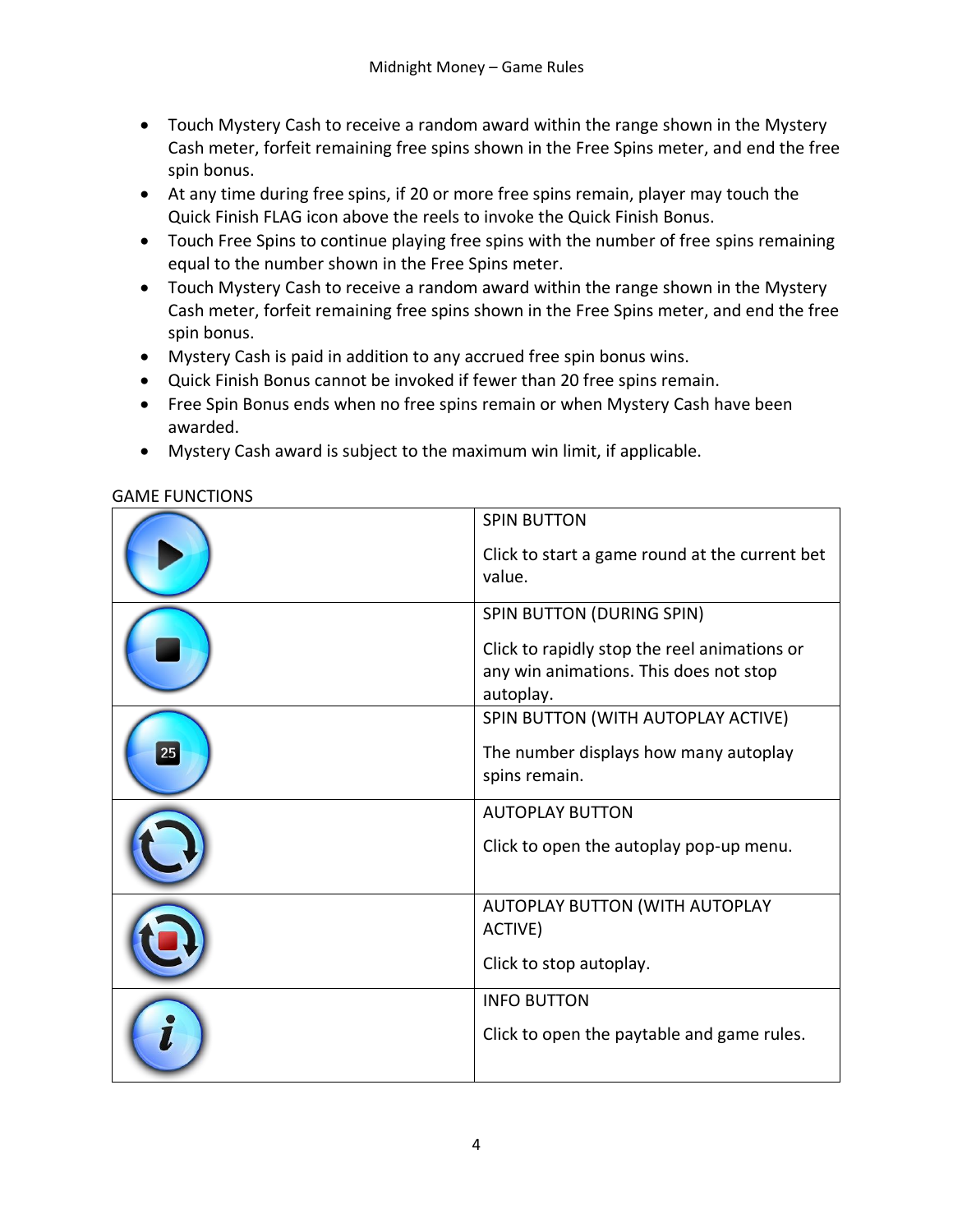|                  | <b>MENU BUTTON</b><br>Click to open the settings.     |
|------------------|-------------------------------------------------------|
|                  | <b>AUDIO BUTTON</b><br>Click to set the volume level. |
| <b>BALANCE</b>   | <b>BALANCE</b>                                        |
| €1,000.00        | Displays balance in coins.                            |
| <b>WIN</b>       | <b>WIN</b>                                            |
| €10.00           | Displays current game win.                            |
| <b>TOTAL BET</b> | <b>TOTAL BET</b>                                      |
| €5.00            | Click "+" or "-" to change the total bet.             |

POP-UP MENUS

Autoplay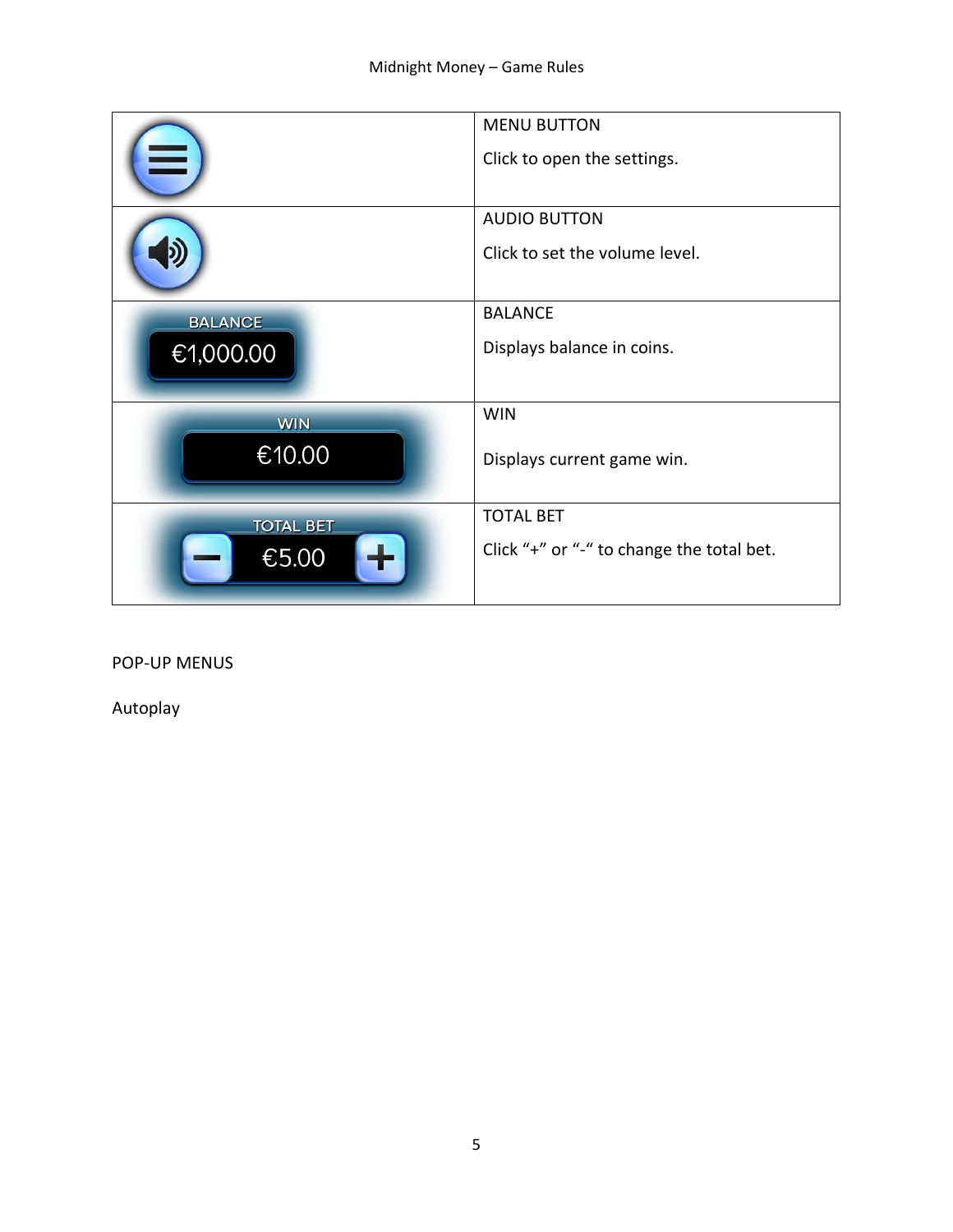| <b>AUTOPLAY SETTINGS</b>            |                            |  |  |  |  |
|-------------------------------------|----------------------------|--|--|--|--|
| <b>NUMBER OF PLAYS</b>              | 100<br>ΞΩ                  |  |  |  |  |
| <b>STOP IF SINGLE WIN EXCEEDS</b>   | 100<br>n<br>-<br>-0        |  |  |  |  |
| <b>STOP IF BALANCE INCREASES BY</b> | 1000000<br>-               |  |  |  |  |
| <b>STOP IF BALANCE DECREASES BY</b> | 307<br>٠.<br>$\Omega$<br>- |  |  |  |  |
| <b>STOP ON WIN</b>                  | <b>STOP ON BONUS</b>       |  |  |  |  |
|                                     |                            |  |  |  |  |
| <b>START</b>                        |                            |  |  |  |  |

The autoplay pop-up menu allows the player to select a number of spins to autoplay at the current Total Bet. To do so, the player clicks on one of the available spin number options. This button will then highlight white. The player must then set a loss limit (must be greater than 0) and then click on the spin button to confirm their intention. The menu is then hidden, and the player is returned to the main game screen, with autoplay active.

The player may also choose to set optional conditions to automatically stop autoplay. These include:

- Stop autoplay on a single win of a player-stipulated value.
- Stop autoplay if the balance increases by the amount the player specifies.
- Stop autoplay upon entering free spins.

Note: If you are disconnected while playing, all autoplay settings will return to default when you reload the game.

GAME SETTINGS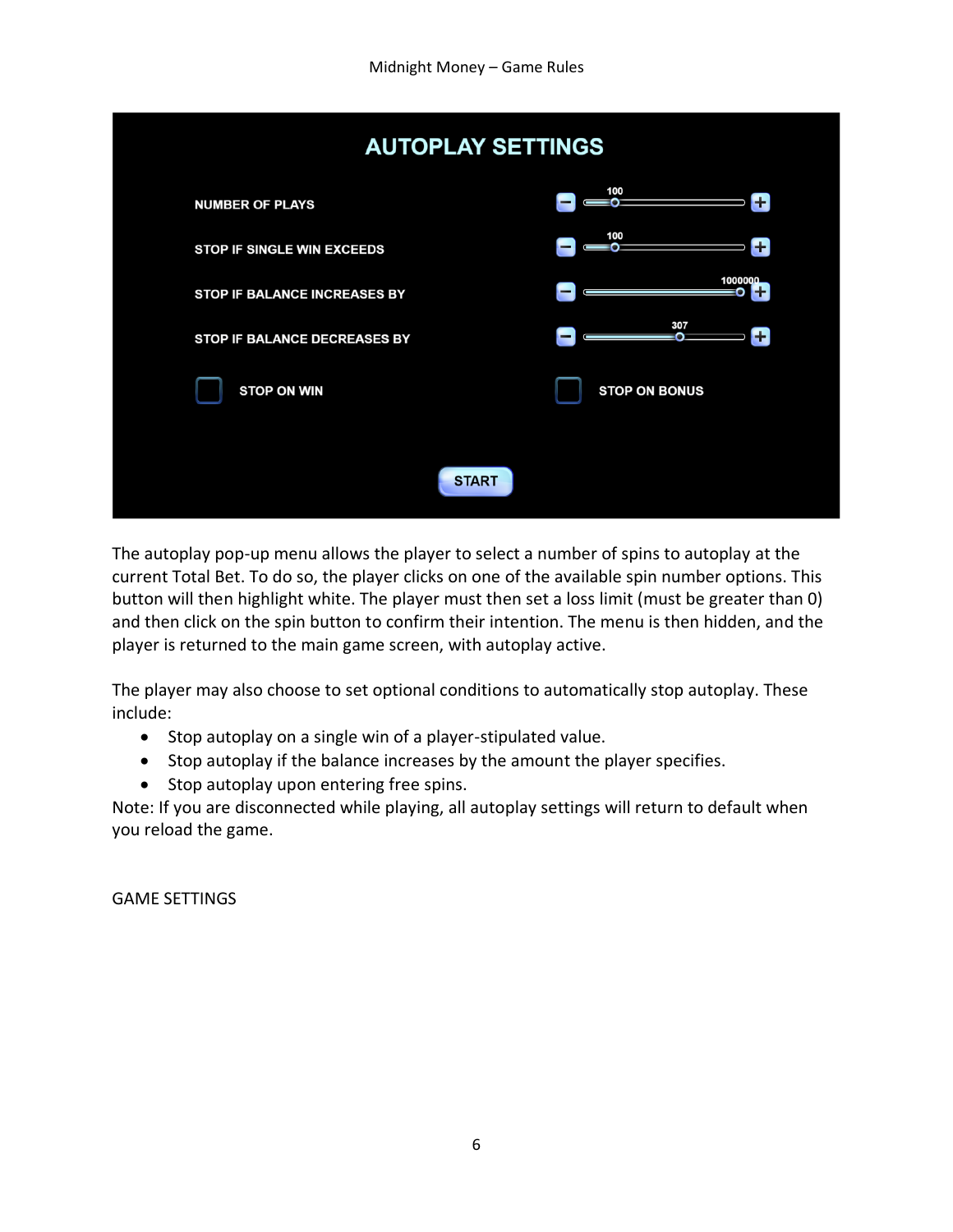| X                                                                                                                |
|------------------------------------------------------------------------------------------------------------------|
| <b>GAME SETTINGS</b>                                                                                             |
| <b>VOLUME</b>                                                                                                    |
| <b>BACKGROUND MUSIC</b>                                                                                          |
| <b>INTRO SCREEN</b>                                                                                              |
| <b>STOP ON WIN</b>                                                                                               |
| <b>FAST SPIN</b>                                                                                                 |
| 孟<br>$\mathbf{i}$<br>窅<br>个<br>HOME<br><b>AUTOPLAY</b><br><b>INFORMATION</b><br><b>CASHIER</b><br><b>HISTORY</b> |

#### Volume Click to toggle all audio on/off

Background Music Click to toggle base game background music on/off

Intro Screen Click to toggle display of intro screen when entering the game on/off

Spacebar to Spin Click to toggle ability to spin using the spacebar on/off

Fast Spin Click to toggle always rapidly stop the reel animations or any win animations. This does not stop autoplay.

REGULATORY AND ADDITIONAL INFORMATION

Current Time

The game client shows the current time at all times. The time is acquired from the player's computer or device system clock.

Additional Information